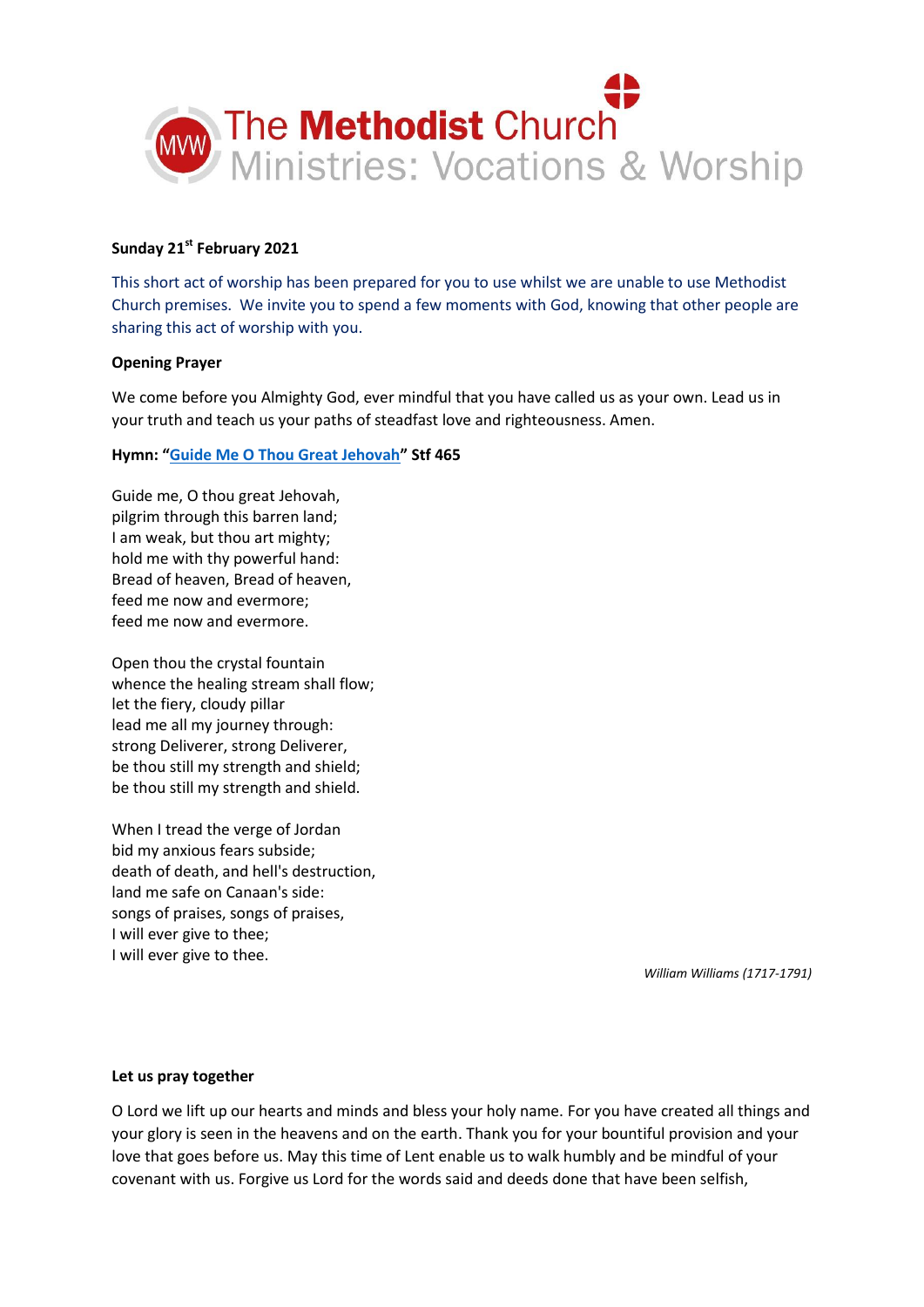inconsiderate, or hurtful to others. We thank you for your mercies that are new to us each day and that wash us clean. In Jesus Name. Amen

### **Today's Reading from the Old Testament[: Genesis 9:8-17](https://www.biblegateway.com/passage/?search=Genesis+9%3A8-17+&version=NIV)**

**Today's Gospel Reading: [Mark 1:9-15](https://www.biblegateway.com/passage/?search=Mark+1%3A9-15&version=NIV)**

#### **Time to Reflect.**

*Here we are at the beginning of a new Church season in Lent 1. There are two readings for today. The Gospel passage should be familiar to folk as portions of it have already featured twice in this year's lectionary and the Genesis passage which I find particularly applicable to our present situation worldwide.*

*Noah and his family have been restricted to an Ark for 378 days, not just 40 days. Which is so similar to how long this Pandemic has been making our lives difficult. When Noah disembarks and makes sacrifices to God, then God promises to establish a covenant which has the rainbow as a sign.*

*What will you sacrifice to God to open a way for God to bless you? Our hands are full of many different things that we need to let go of before we can take up new things.*

*Just as God wiped the earth clean of all wickedness by way of the flood waters so too does the Baptism of repentance wash us clean.*

*The wilderness, like Lent is also a time for reflection, fasting and spending time in prayer as we prepare for what God is going to do in us and through us.*

*What are the "struggles" that you have faced in this last year? What path will you take in the Lenten season ahead?* 

Take a time to sit quietly.

#### **A time of prayer**

Lord God, we pray for those who find themselves in restricted spaces and unexpected places.

We pray for places affected by climate change, areas where water is scarce and crops fail, places where flooding is affecting people's homes.

We pray for those who are homeless and have lost everything through earthquake or fire.

We pray for those who wait for medical results, for those who are ill in hospital or at home. For those who have lost their jobs and those who await news about benefits.

We pray for our healthcare workers, nurses and doctors, essential service workers, teachers and police.

For our children whose education has been so badly affected, and parents who are juggling time constraints.

For those who are grieving the loss of loved ones. For Religious leaders and funeral parlours who minister to the bereaved.

For those who are working on the Vaccine rollout, scientists, government leaders, economists, and